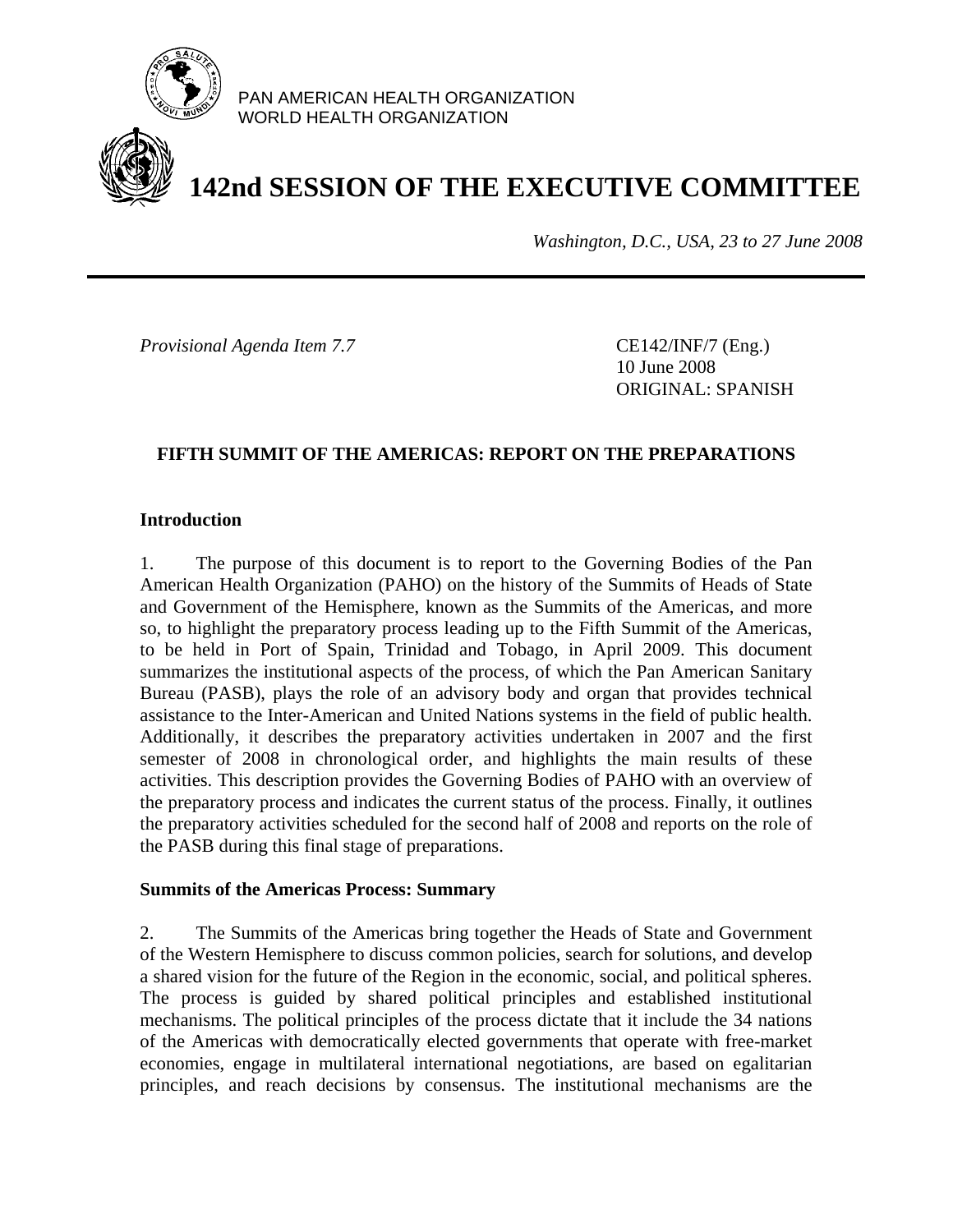entities responsible for managing the process, decision-making, implementation, and monitoring.

3. One of the basic objectives of the modern Summit process which began in Miami in 1994, was to reorganize Inter-American relations, with the adaptation of discussions and procedures of the new political, economic, and social conditions worldwide and in the Region. The existence of new participants and a general understanding of political and economic principles based on the doctrines of democracy and the market economy led to unprecedented political cooperation and economic integration throughout the entire Hemisphere.

4. The Heads of State and Government of the Americas who were the architects of this new system decided to meet periodically to define the key precepts of the new hemispheric agenda. The decision to institutionalize the meetings resulted in the concept of a "Summit process" in which experience is gained, a common language is forged, and mandates for joint action are programmed, to make the new theory and practice in hemispheric relations operational. This new era of hemispheric relations is characterized by the revitalization of multilateralism which serves as a catalyst for modernizing the numerous institutions of the Inter-American system and including the Organization of American States (OAS) as the main political forum.

5. The First Summit, held in Miami (1994), was followed by the Second Summit, in Santiago, Chile (1998), the Third Summit, in Quebec (2001), the Special Summit, in Monterrey (2004), and the Fourth Summit, in Mar del Plata (2005). The Fifth Summit, will be held in Trinidad and Tobago (2009).

### **Summit Support and Monitoring Mechanisms**

### *Summit Implementation Review Group (SIRG)*

6. The SIRG was created in March 1993 to coordinate and review implementation of the mandates of the Miami Plan of Action. It was subsequently institutionalized as the mechanism for follow-up on the Summit process. The SIRG is comprised of the national coordinators, who are senior staff of the ministries of foreign affairs. The SIRG meets at an average of three times per year, and convenes one foreign affairs ministerial meeting. The first SIRG meeting in 2007 was held in March in Washington, D.C. At this session, apart from evaluating compliance with the mandates of the Fourth Summit of Mar del Plata, the preparatory work plan for the Fifth Summit of the Americas was outlined by the Special Envoy of the Government of Trinidad and Tobago, Ambassador Luis Alberto Rodríguez.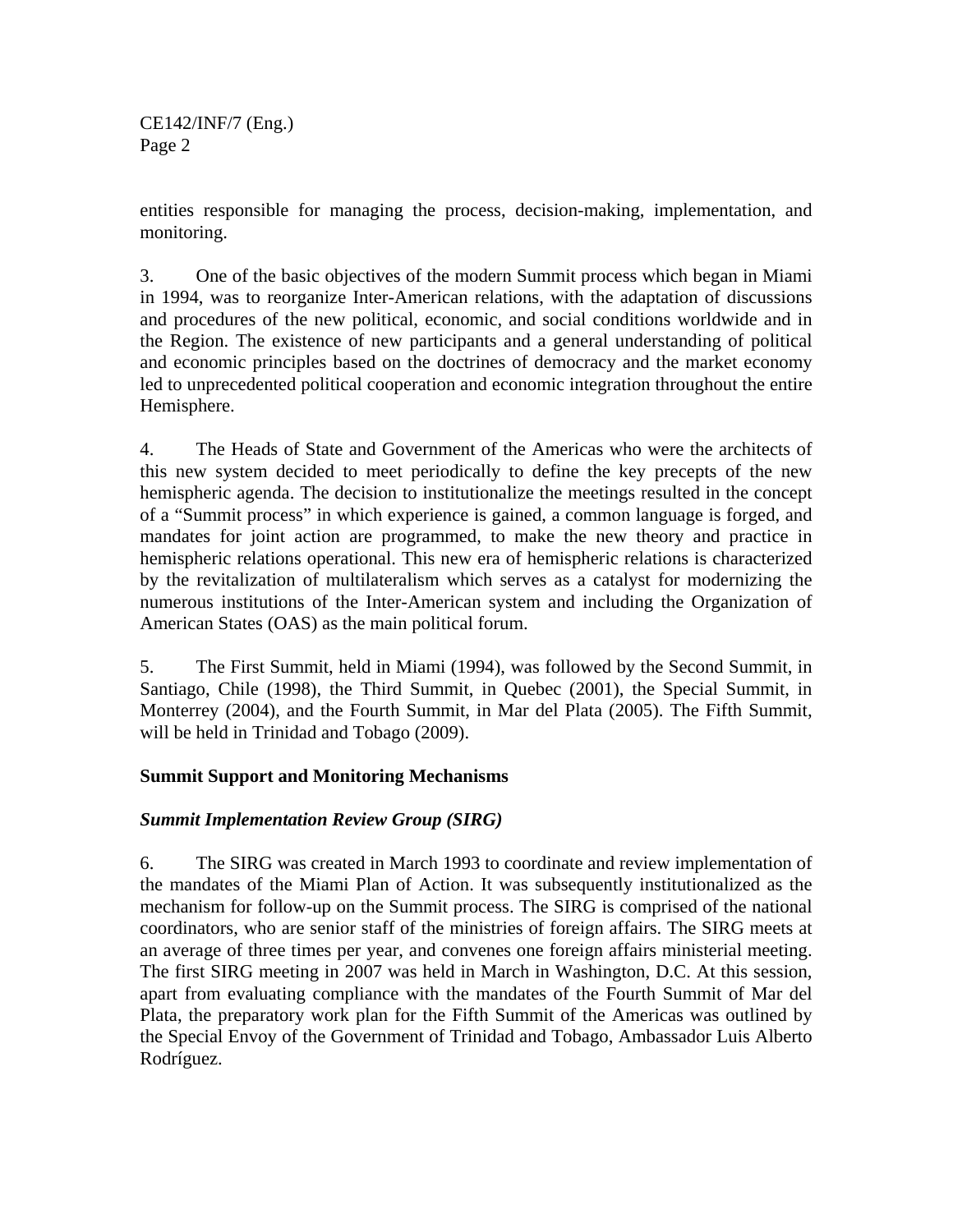# *Joint Summit Working Group (JSWG)*

7. During the Third Summit, held in Quebec (2001) institutions associated with the Summit process (the United Nations Economic Commission for Latin America and the Caribbean, (ECLAC),the Inter-American Development Bank (IDB), the Pan American Health Organization, and the World Bank), presented their first joint hemispheric report describing activities undertaken pursuant to the mandates of the Second Summit of the Americas, held in Santiago, Chile, in April 1998 under the coordination of the OAS. As a consequence of the Third Summit of the Americas, the role of these institutions became even more relevant, since the Plan of Action underscored the need for ongoing coordination within the Inter-American system and welcomed the involvement of the international organizations during all stages of the Summit process.

8. Pursuant to this mandate, in June 2001 the aforementioned institutions signed a Letter of Understanding to establish the Joint Summit Working Group (JSWG), whose purpose is to achieve greater coordination in support of the implementation and followup of the mandates. The Group subsequently invited the following agencies to participate in its activities: the Inter-American Institute for Cooperation on Agriculture (IICA), the Andean Development Corporation (ADC), the Caribbean Development Bank (CDB), and the Central American Bank for Economic Integration (CABEI). In 2004, the International Organization for Migration (IOM) and the International Labor Organization (ILO) requested participation in the activities of JSWG, along with the Institute for Connectivity in the Americas (ICA) in 2005. Coordinating efforts for the implementation and follow-up of the mandates of the Summits of the Americas poses a real challenge for the members of the JSWG, who have made a commitment to ensure that the Summit mandates reflect their agendas, technical cooperation, and funding activities to a greater extent.

### *The Summits of the Americas Secretariat*

9. The OAS Summits of the Americas Secretariat serves as the institutional memory and technical secretariat of the Summit process, assists countries with follow-up of the mandates and the preparations for future Summits, coordinates OAS support for the implementation of the Summit mandates, and chairs the JSWG in which international and Inter-American organizations participate.

10. In order to formalize the commitments made in Quebec, the Secretary General of the OAS signed Executive Order No. 02-03 on 31 May 2002, which strengthened the responsibilities of the Office of Summit Follow-up and changed its name to "Secretariat for the Summit Process." The order also stipulated the Secretariat's responsibility for coordinating activities on civil society participation during the Summit process and chairing the JSWG. This Executive Order was amended by Executive Order No. 05-13,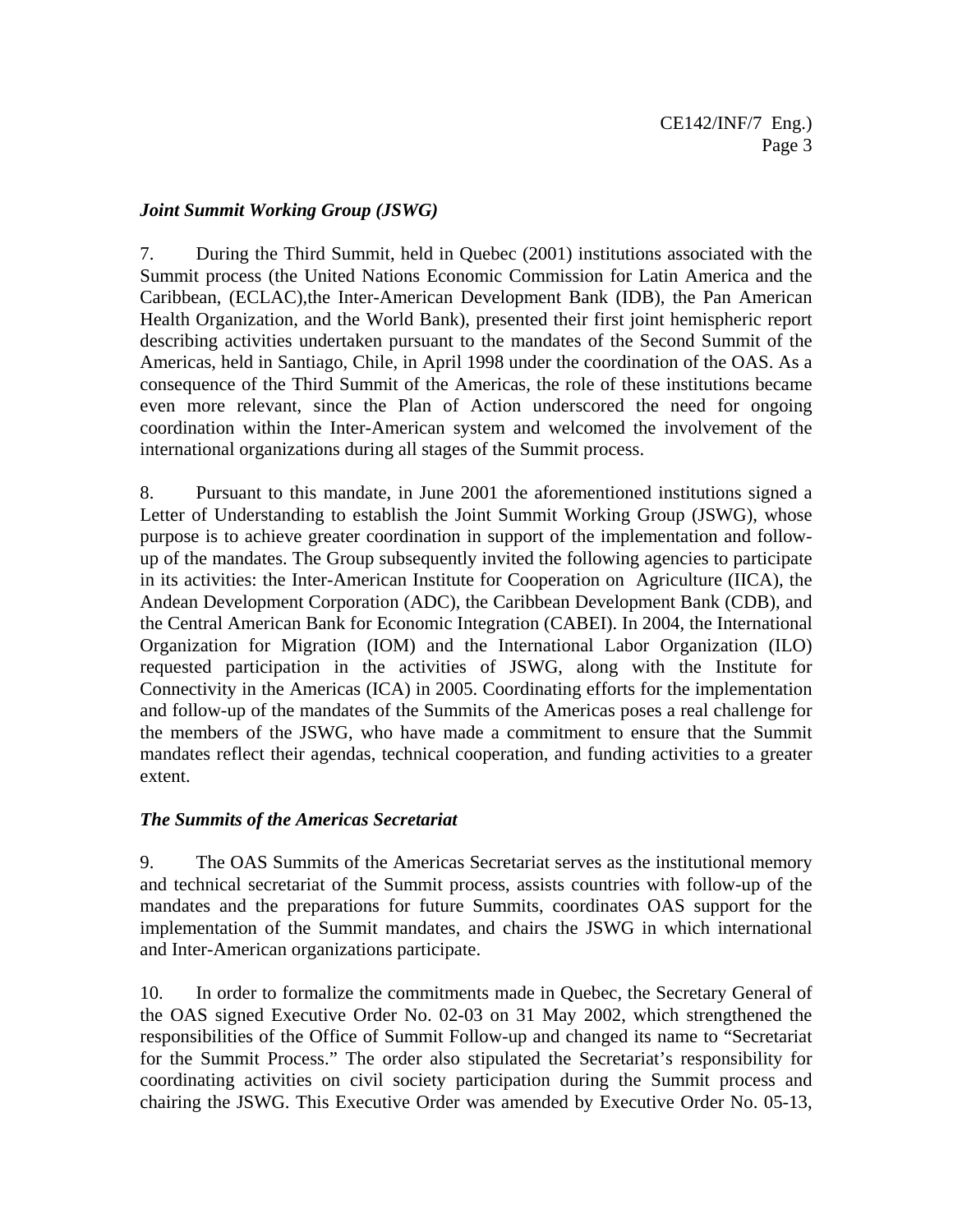Rev. 3 of 30 March 2007 which restructures the General Secretariat and specifies its functions with respect to the Summits of the Americas Secretariat and the governmental, social, academic, and institutional actors that participate in the Summit process.

#### **Preparatory process for the Fifth Summit of the Americas**

11. The Government of Trinidad and Tobago established a National Secretariat for the Fifth Summit and appointed a National Coordinator to spearhead preparations for the Fifth Summit, with technical support from the OAS Summits of the Americas Secretariat and the JSWG. The National Secretariat answers directly to the Office of the Prime Minister of Trinidad and Tobago, in conjunction with the Ministry of Foreign Affairs. The National Secretariat is staffed with senior technical and administrative personnel, who coordinate activities and maintain communication and joint efforts with the OAS Summits of the Americas Secretariat, the SIRG, and the JSWG.

12. The main activities implemented since the presentation of the Work Plan by the Government of Trinidad and Tobago in March 2007 to June 2008 are detailed below along with the results obtained to date during the preparatory process. The main activities scheduled for the second half are also outlined along with the criteria and guidance received by the Government of Trinidad and Tobago for drafting the Port of Spain Declaration of Commitment. The declaration will specify the technical role of the JSWG, in which PAHO participates, with the OAS Summits of the Americas Secretariat as coordinator.

### **Principal Preparatory Activities to Date (2007-2008)**

### *XLVI Meeting of the Summit Implementation Review Group (SIRG). Washington, D.C., 29 March 2007*

13. The basic purpose of this meeting was to convey the results obtained from the implementation of the mandates of the Fourth Summit, in Mar del Plata, and to outline the preliminary Work Plan for the Fifth Summit, which was presented by the Special Envoy and National Coordinator of the Government of Trinidad and Tobago. During this session, both the governments and institutions of the JSWG reported on compliance with Mar del Plata mandates. They also highlighted Hemispheric challenges within a context characterized by economic recovery and growth but with lags and a growing social debt which, despite the progress in poverty reduction, maintains current levels in the Region similar to those of the 1980s.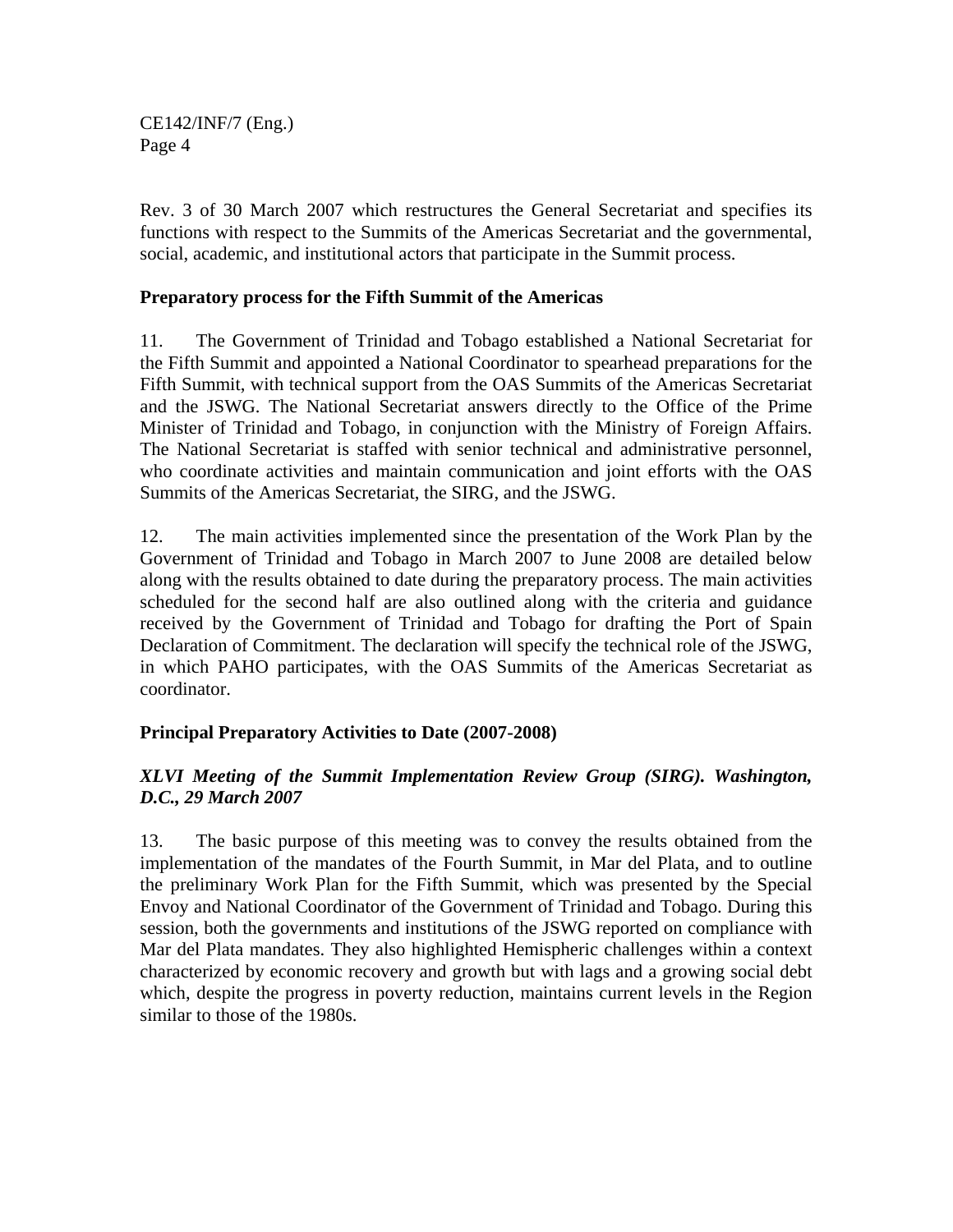#### *XLVII Meeting of the Summit Implementation Review Group (SIRG). Panama, 5 June 2007*

14. The meeting was held within the framework of the 37th Regular Session of the OAS General Assembly. It was the first ministerial meeting and the second SIRG meeting since the Republic of Trinidad and Tobago assumed the Presidency of the Summit process. It was chaired by the Hon. Senator Arnold Piggott, former Minister of Foreign Affairs of the Government of the Republic of Trinidad and Tobago. The primary purpose of the meeting was to review the progress and implementation of the Fourth Summit in Mar del Plata, analyze the Hemispheric situation and the major future challenges, and present the preliminary work plan proposed by the Government of Trinidad and Tobago to the ministers of foreign affairs, along with the general guidelines for defining the theme of the Fifth Summit. Annex 1 contains the report on PAHO's support for compliance with the mandates of the Fourth Summit of Mar del Plata.

15. On behalf of the 12 institutions of the JSWG, OAS Secretary-General José Miguel Inzulsa presented the book entitled "*Toward the Fifth Summit of the Americas: Regional Challenges"* to the ministerial meeting of the SIRG. This publication described each institution's perspective of regional problems and challenges, along with its proposals for future guidelines and criteria, and constituted technical input from the JSWG and the Summits of the Americas Secretariat to facilitate analyses and discussion of the agenda items for the Fifth Summit. The Pan American Sanitary Bureau (PASB) was responsible for the chapter on "A Subject for the Political Agenda: Toward More Inclusive, Equitable, and Healthy Societies," which outlines the profile of the burden of disease in the countries of the Hemisphere according to income level, wide gaps and inequalities in health status of social groups, the chronic problem of insufficient public health expenditure and the lack of redistributive mechanisms for that expenditure as one of the main causes for the exclusion and lack of access to health services in Latin America and the Caribbean. Within this framework, the PASB proposes three main criteria for future use based on the Health Agenda for the Americas. They are: 1) universal access to health care, with greater solidarity among health care funding systems; 2) strengthening essential public health functions and primary care systems, and 3) strengthening surveillance of global health problems and early warning systems by implementing the International Health Regulations.

#### *Meetings of JSWG Institutions and XLI Meeting of the SIRG, Trinidad and Tobago, 28 January 2008 and 28-29 February 2008, respectively*

16. The meetings were convened by the National Secretariat for the Fifth Summit of the Americas, and their purpose, on the one hand, was to officially launch the Summit's theme, "Securing our Citizens' Future by Promoting Human Prosperity, Energy Security, and Environmental Sustainability," and on the other, to conclude the consultations with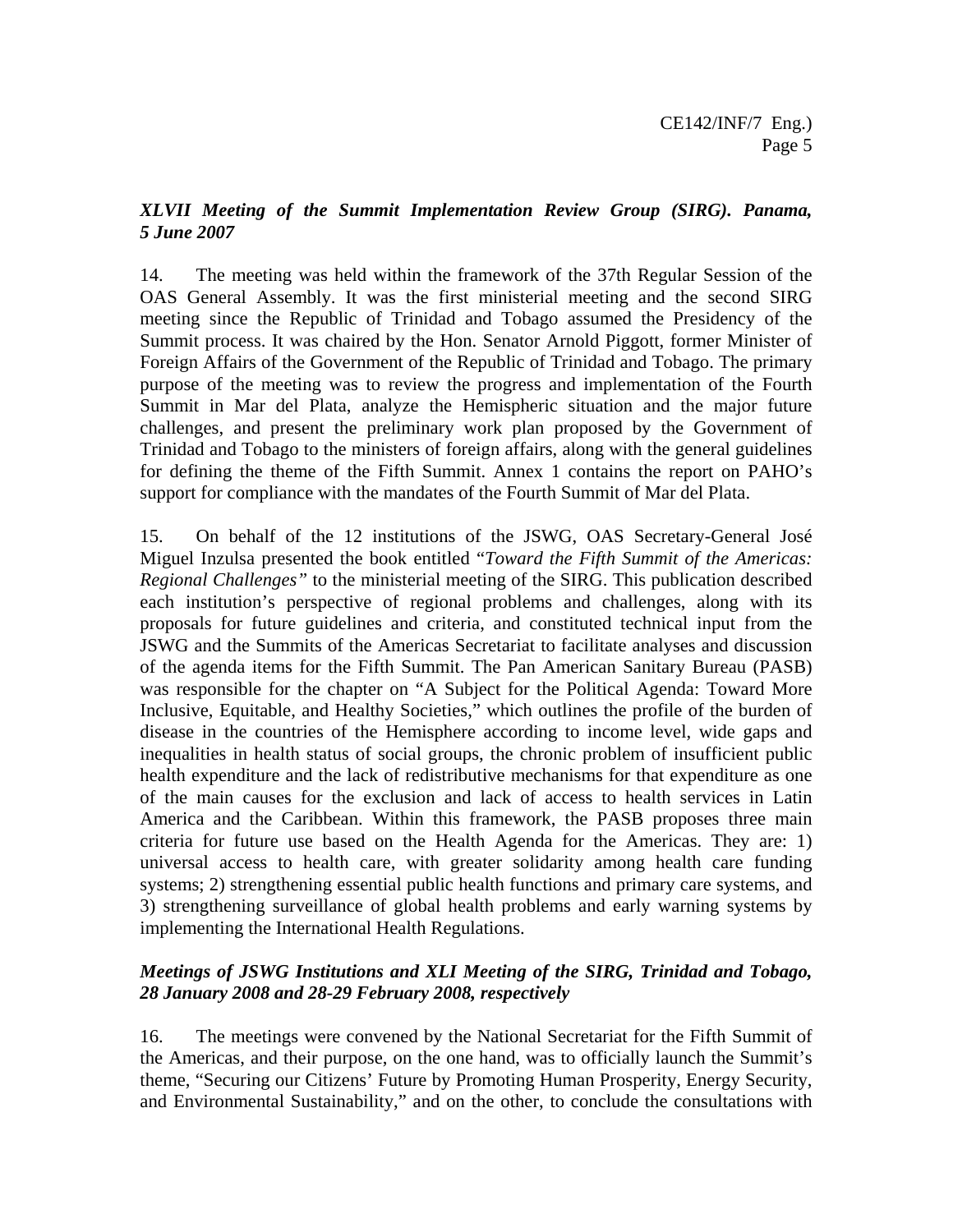the JSWG institutions and the governments' Summit Coordinators on the concept paper. The Secretariat presented the three main ideas of the concept paper and recorded the observations, suggestions, and statements made by the SIRG and JSWG representatives.<sup>1</sup>

### *Presentation of the Final Concept Paper for the Fifth Summit to the Permanent Council of the Organization of American States. Washington, D.C., 9 April 2008*

17. The Hon. Paula Gopee-Scoon, Minister of Foreign Affairs of Trinidad and Tobago presented the Permanent Council with the final paper containing the contributions and input from the consultations with the governments and institutions of the JSW $G<sup>2</sup>$ 

### *JSWG Meeting with the National Secretariat Coordinator of the Fifth Summit, Washington, D.C., 10 April 2008*

18. This meeting was chaired by the Secretary-General of the OAS in his capacity as JSWG Chair. Its objective was to discuss the steps to be followed with the National Secretariat for the Fifth Summit and to determine the support required from the Summit of the Americas Secretariat and the JSWG institutions in the preparatory activities scheduled for the second half of 2008. Ambassador Rodríguez stressed that the consultation processes for the concept paper had already ended and that the drafting of the Port of Spain Declaration of Commitment would begin. He indicated that that declaration would, as its name indicates, contain a series of commitments that the Heads of State and Government of the Hemisphere would make, and that the commitments would be expressed in terms of quantifiable objectives and goals, which would be used to devise monitoring indicators. He stated that the declaration would cover the following thematic areas:

- Human development and poverty reduction, including health, nutrition, education and criminal violence.
- Economic growth and competitiveness.

 $\overline{a}$ 

- Energy security and sustainable development, including climate change and natural disasters.
- Democracy, good governance, and human rights.

<sup>1</sup> Securing our Citizens' Future by Promoting Human Prosperity, Energy Security and Environmental Sustainability'; Concept Paper; Permanent Council of the OAS, Fifth Summit of the Americas, Port of Spain, 2009; CP/INF.5672/08. Can be viewed at: http://fifthsummitoftheamericas.org/home/images/stories/docs2/vsoa%20final%20concept%20paper%20

 $\frac{04.09.08\%20\text{english.pdf}}{Statement by the Honor$  Statement by the Honourable Paula Gopee-Scoon, Minister of Foeign Affairs of the Republic of Trinidad and Tobago; CP/INF.5674/08, 9 April 2008, Permanent Council of the OAS. Can be viewed at; http://scm.oas.org/doc\_public/ENGLISH/HIST\_08/CP20014E04.DOC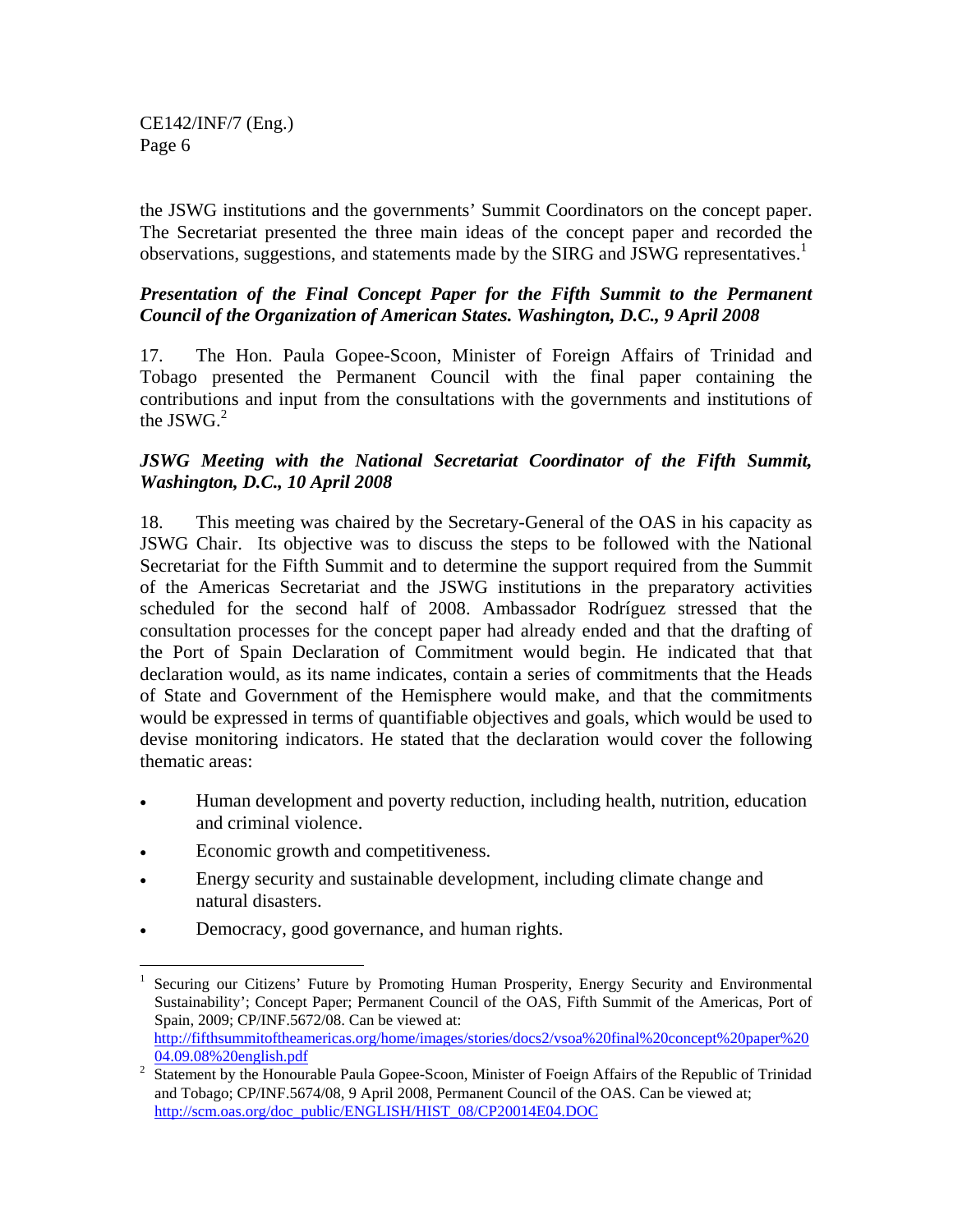19. The intention is to issue a declaration of commitment for each thematic area. Commitments should be specific, measurable, attainable, realistic, and have target dates. The Summits of the Americas Secretariat and the JSWG institutions were requested to create a matrix of the commitments, goals, and monitoring indicators that have been adopted for the Region of the Americas and approved by the Member States that comprise the institutions of the Inter-American and United Nations systems. With these inputs, the National Secretariat for the Fifth Summit would harmonize the commitments to be enshrined in the draft Declaration of the Port of Spain Summit.

# *Consultative Meeting with Civil Society, Miami, 1 - 2 May 2008*

20. At the Fourth Summit held in Mar del Plata, Heads of State and Government recognized the importance of strengthening a broad, inclusive, and transparent dialogue among all sectors of society to promote and consolidate democracy and build societies characterized by inclusion and social justice. Leaders made a commitment to promote and encourage greater citizen, community, and civil society participation in the Summit process to ensure that the benefits of democracy are shared by civil society as a whole.

21. With this mandate, and with the support of the OAS Summits of the Americas Secretariat and the JSWG institutions, the National Secretariat for the Fifth Summit, called on civil society organizations to engage in dialogue on the main theme proposed for the Summit. Nearly 100 regional organizations participated, and the involvement of different interest groups focused on specific issues such as poverty, education, human rights, health, the indigenous population, Afro-descendants, the environment, social and economic development, etc. The concept paper was presented. Based on the aforementioned thematic areas which were established to define the commitments, working groups were organized to select the proposals that civil society would make in each area. This work will be harmonized by the National Secretariat for consideration in the draft Declaration.

### *XLII Ministerial Meeting of the SIRG, Medellín, Colombia, 3 June 2008*

22. Within the framework of the 38th Regular Session of the OAS General Assembly, the ministers of foreign affairs met to discuss the matters related to the Fifth Summit. The Government of Trinidad and Tobago the Honorable Paula Gopee-Scoon, Minister of Foreign Affairs of Trinidad and Tobago informed that the dates of the Summit have been set for April 17-19 2009. She also informed that five meetings of the SIRG will be convened to deal with the Port of Spain Declaration of Commitments. The Minister informed that the draft declaration is expected to be ready by in July. All countries present expressed their support to the Government of Trinidad and Tobago.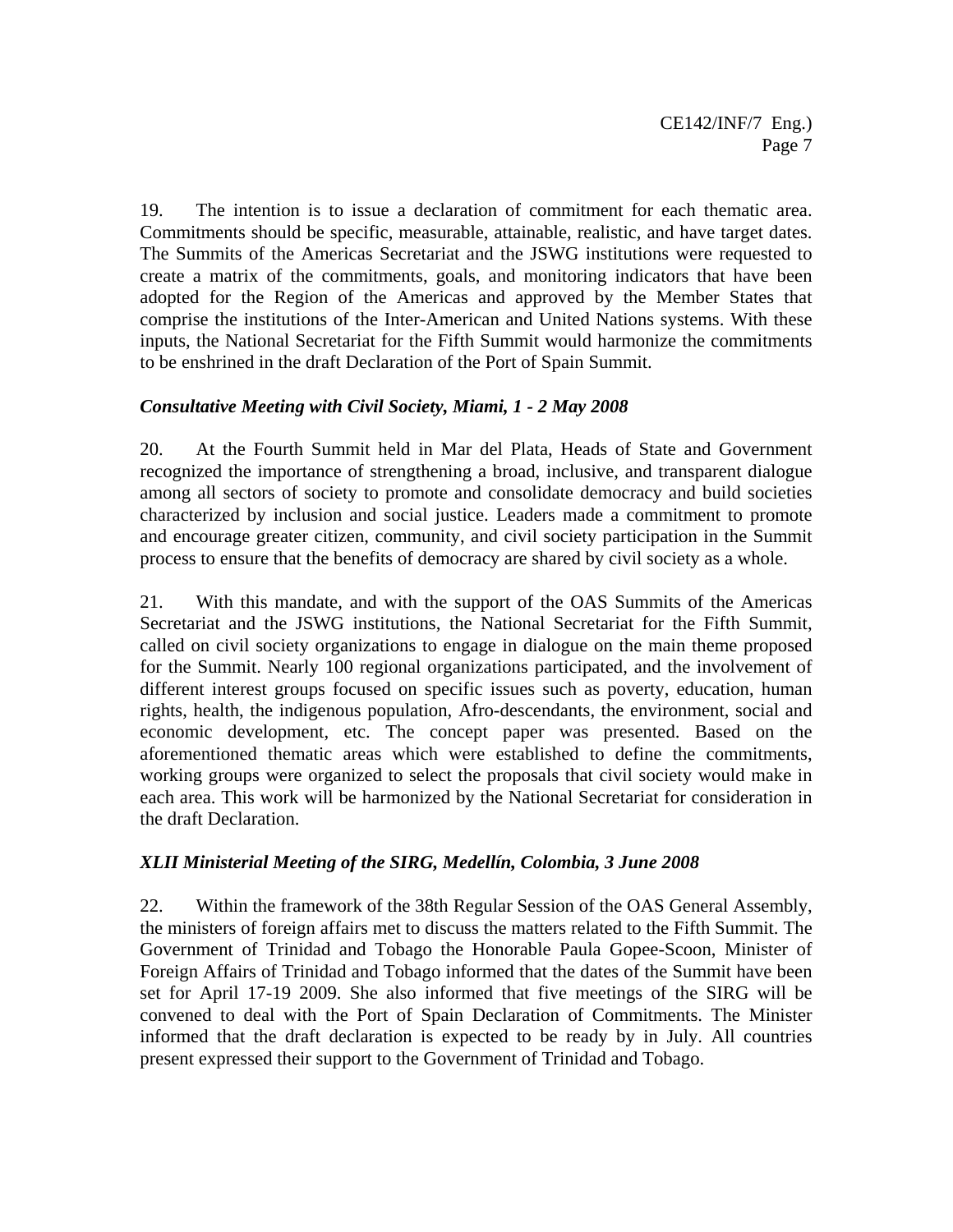# **Preparatory Activities Scheduled for the Second Half of 2008**

23. Following the SIRG Ministerial Meeting, the National Secretariat for the Fifth Summit will establish the mechanisms for implementing the consultative process for the draft declaration during the second half of the year. In addition, three regular meetings of the SIRG are planned and the JSWG will participate. The main objective of these meetings will be to continue work on the draft declaration.

24. In parallel to this process, several ministerial meetings will be held to provide input for the draft declaration on the broad thematic areas defined. These ministerial meetings are as follows: the 15th Inter-American Ministerial Meeting, on Health and Agriculture (RIMSA 15) (Rio de Janeiro, Brazil, 11 and 12 June); the First Meeting of Social Development of Ministers and High Level Authorities (Chile, 9 and 10 July); the Interministerial Meeting of Ministers of Health and Education (Mexico, 2 August); the Eighth Conference of Ministers of Defense (Canada, 2 and 3 September); the 48th Directing Council of PAHO (Washington, D.C., 29 September to 3 October); and the Second Meeting of Science and Technology Ministers and High Level Authorities (Mexico, 27 and 28 October).

25. A hemispheric consultative forum with the private sector is also planned.

# **Technical Input from the Pan American Sanitary Bureau**

26. The PASB's Executive Management and External Relations Area will continue to provide input into the JSWG and participate in the regular and ministerial SIRG meetings. It will also respond to requests for technical assistance and advice from the OAS Summits of the Americas Secretariat and the National Secretariat for the Fifth Summit of the Americas. In this regard, the PASB is providing the inputs requested by the JSWG institutions for drafting the Port of Spain Declaration of Commitments, which will be consistent with the policy decisions adopted by the Governing Bodies of PAHO through the Health Agenda for the Americas, the Strategic Plan 2008-2012, and the specific mandates relevant to theme of the Fifth Summit. Moreover, extend invitations to the National Secretariat for the Fifth Summit to participate in the interministerial meetings scheduled for the second half of 2008, including the 48th Directing Council of PAHO.

# **Action by the Executive Committee**

27. The Executive Committee is invited to note the information provided on the preparations for the Fifth Summit of the Americas and to continue assisting the Secretariat with the support and follow-up activities for this important process.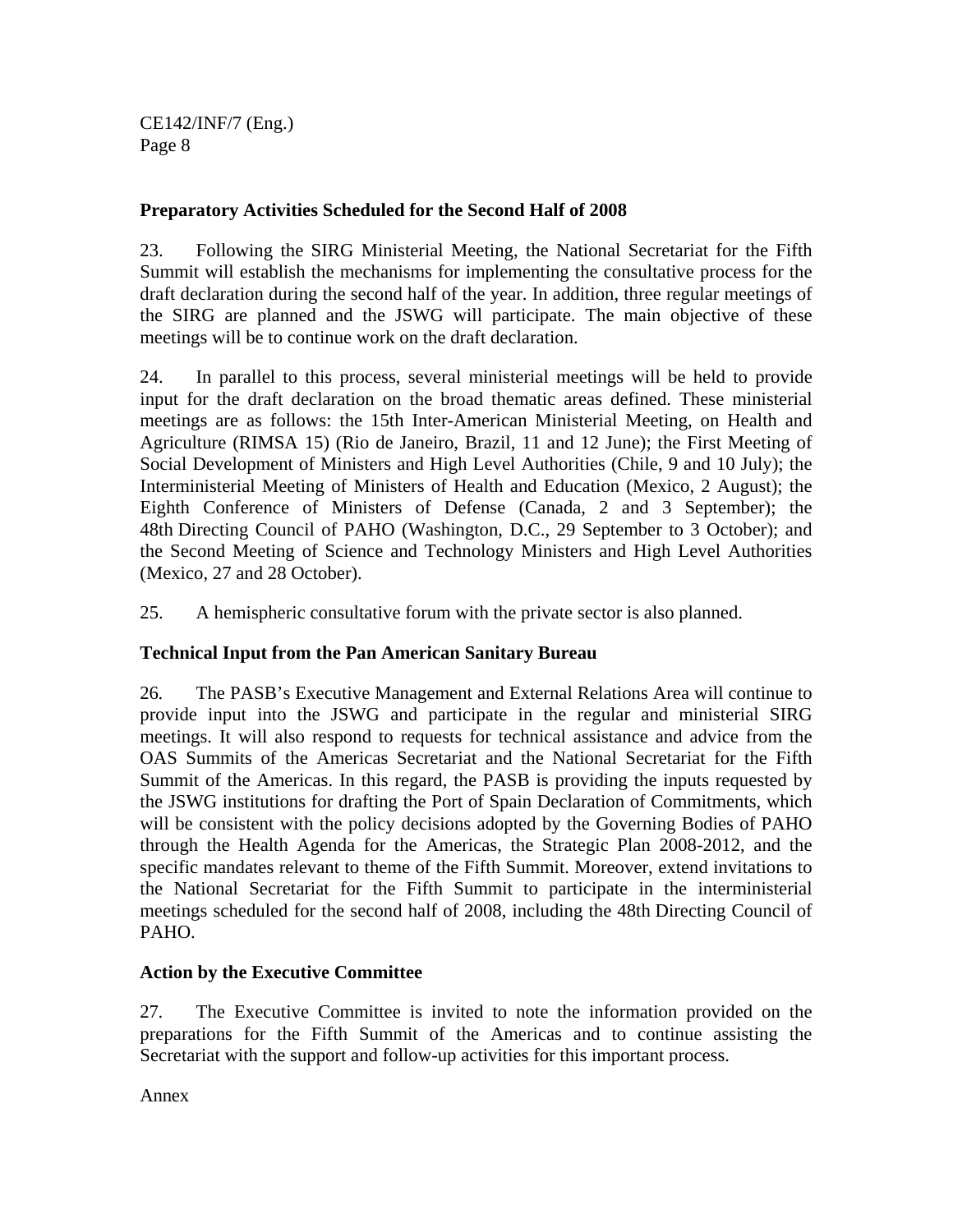



| <b>DECLARATION</b>                                                                                                                                                                                                                                                                                                                                                                                                                                                                                                                                                                                                                                                                                                                                                                                                                     | <b>ACTION PLAN</b>                                                                                                                                                                                                                                                                              | PAHO/WHO                                                                                                                                                                                                                                                                                                                                                                                                                                                                                                                                                                                                                                                                                                                                                                                                                                                                                                                                                                                                                                                                                                                                                                                                                                                                                                                                | <b>NEXT STEPS</b>                                                                                                                                                                                                                                                                                                                                                                                               |
|----------------------------------------------------------------------------------------------------------------------------------------------------------------------------------------------------------------------------------------------------------------------------------------------------------------------------------------------------------------------------------------------------------------------------------------------------------------------------------------------------------------------------------------------------------------------------------------------------------------------------------------------------------------------------------------------------------------------------------------------------------------------------------------------------------------------------------------|-------------------------------------------------------------------------------------------------------------------------------------------------------------------------------------------------------------------------------------------------------------------------------------------------|-----------------------------------------------------------------------------------------------------------------------------------------------------------------------------------------------------------------------------------------------------------------------------------------------------------------------------------------------------------------------------------------------------------------------------------------------------------------------------------------------------------------------------------------------------------------------------------------------------------------------------------------------------------------------------------------------------------------------------------------------------------------------------------------------------------------------------------------------------------------------------------------------------------------------------------------------------------------------------------------------------------------------------------------------------------------------------------------------------------------------------------------------------------------------------------------------------------------------------------------------------------------------------------------------------------------------------------------|-----------------------------------------------------------------------------------------------------------------------------------------------------------------------------------------------------------------------------------------------------------------------------------------------------------------------------------------------------------------------------------------------------------------|
| Mandate 11: We note with concern the<br>increased intensity of natural and man-<br>made disasters and their devastating<br>impact on human lives, infrastructure, and<br>economies in the Hemisphere. We call for<br>action at the national, regional, and<br>international levels to strengthen disaster<br>management programs, including through<br>increased<br>capacity<br>for<br>disaster<br>preparedness, development of early<br>warning systems, risk mitigation and post-<br>disaster recovery, and reconstruction and<br>technical and financial assistance as<br>appropriate, particularly for disaster-<br>prone countries, to reduce the impact of<br>disasters. We also support efforts under<br>way to explore private and public sector<br>involvement in comprehensive approaches<br>to catastrophic risk insurance. | Not specified                                                                                                                                                                                                                                                                                   | A 2006-2007 PAHO study showed that the ministries of health in almost<br>every country in the Americas have adopted formal measures to<br>continuously improve their preparedness and reduce risk. Based on the<br>results obtained, technical cooperation priorities have been set.<br>PAHO Member States agreed to set national policies on disaster-safe<br>hospitals. The agreement was then ratified by the World Conference on<br>Disaster Reduction, raising the issue of hospital safety as a universal<br>commitment. By the end of 2007, at least 25 Caribbean and Latin<br>American nations had implemented specific measures to reduce the health<br>sector's vulnerability to disasters.<br>The PAHO/WHO Disaster Mitigation Advisory Group (DiMAG)<br>developed the Hospital Safety Index to evaluate health facilities' levels of<br>structural security, non-structural security, and organizational-functional<br>security in the face of disasters. The results help prioritize the facilities<br>needing corrective measures and also monitor progress. This<br>methodology was applied with notable success in Mexico in 2007, where<br>the Index has been used to assess more than 100 health facilities, and to a<br>lesser extent, in Costa Rica, Cuba, Dominica, Peru, and Saint Vincent and<br>the Grenadines. | Technical cooperation will be<br>continued in order to strengthen<br>the countries' response capacity<br>in terms of disaster mitigation<br>and risk reduction as set forth in<br>the cooperation plan for the<br>biennium 2008-2009.<br>The Hospital Safety Index will<br>continue to be applied, and<br>support will be provided for the<br>preparation of reports to guide<br>decision-making on this issue. |
| Mandate 13: Recognizing that the<br>reduction of inequality and the elimination<br>of poverty cannot be achieved solely<br>through welfare-oriented social policies,<br>we commit to undertaking comprehensive<br>government policies that institutionalize<br>the fight against poverty. We commit to<br>consolidating more democratic societies<br>with opportunities for all, and will<br>promote greater access for our people to<br>education, health care, labor markets, and<br>credit.                                                                                                                                                                                                                                                                                                                                         | Paragraph 50: To strengthen,<br>within national health systems,<br>primary health care actions as a<br>step to prevent diseases and their<br>consequences<br>reduce<br>and<br>morbidity with the purpose of<br>ensuring equal access to health<br>services for all people in the<br>hemisphere. | The political commitment to renewing Primary Health Care (PHC) was<br>ratified in August 2007 at the international conference "Buenos Aires"<br>30/15: From Alma-Ata to the Millennium Declaration," where more than<br>50 countries from around the world signed the Declaration of Buenos<br>Aires calling for an equitable PHC-based health strategy.<br>PHC renewal thus becomes the core strategy used by health systems to<br>extend social protection in health and make universal coverage a reality<br>for all people in the Region. In order to disseminate the PHC approach in<br>the Region's health systems, in March 2007 a PAHO/WHO position<br>paper on PHC renewal was published, which has become the frame of<br>reference for reorienting the health sector and strengthening health<br>systems throughout the Region.                                                                                                                                                                                                                                                                                                                                                                                                                                                                                              | From the perspective of the<br>PHC-based health system<br>approach, the evaluation,<br>adaption, and reorganization of<br>each country's health services<br>network will advance.                                                                                                                                                                                                                               |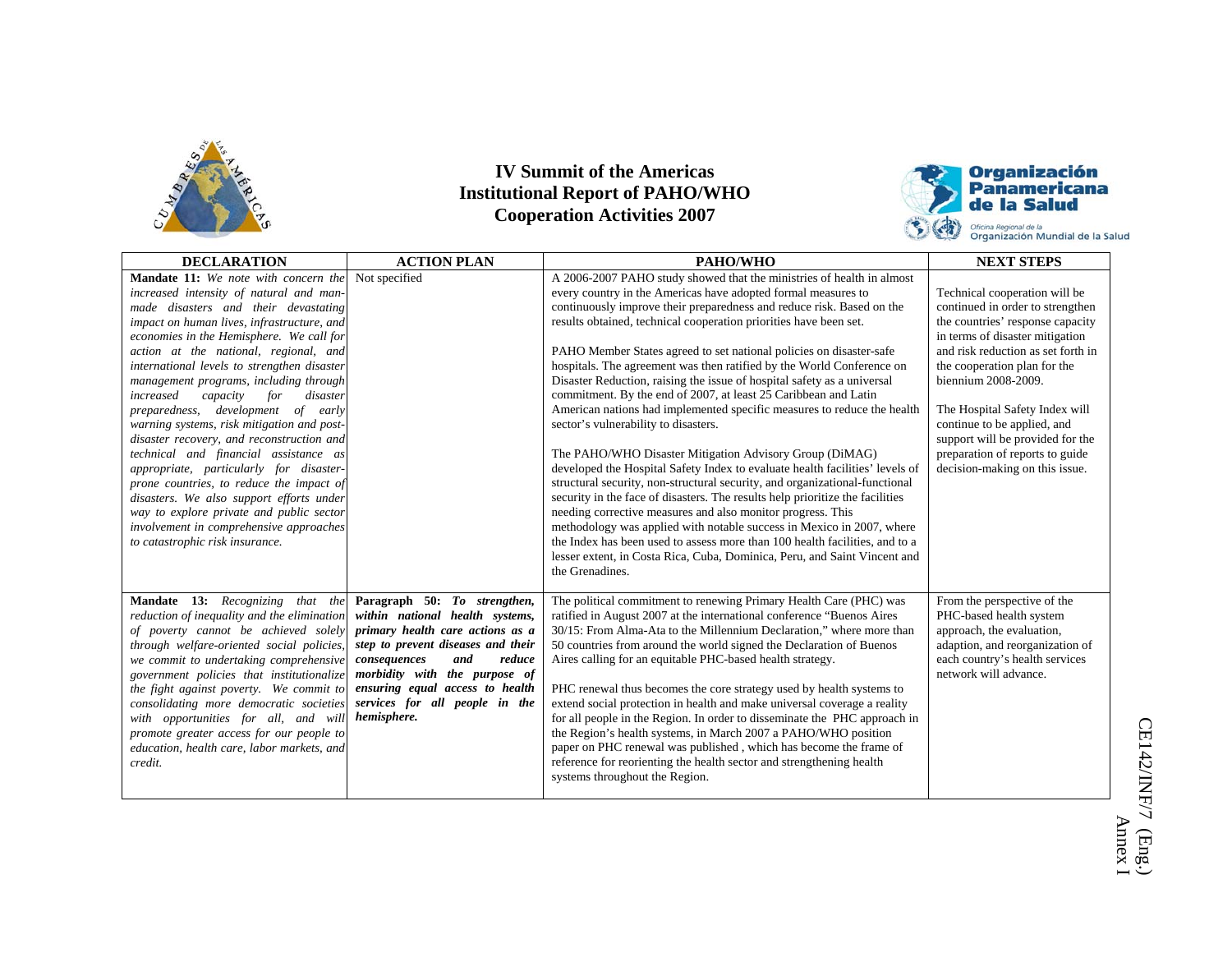| <b>DECLARATION</b>                                                                                                                                       | <b>ACTION PLAN</b>                                                                                                                                                                                                                                                                                                                                                           | PAHO/WHO                                                                                                                                                                                                                                                                                                                                                                                                                                                                                                                                                                                                                                                                                                                                                                                                                                                                                                                                                                                                                                                                                                                                                                                                                                                                                                                                                                                                                                                             | <b>NEXT STEPS</b>                                                                                                                                                                                                                                                                                                                                                                                                                                                 |
|----------------------------------------------------------------------------------------------------------------------------------------------------------|------------------------------------------------------------------------------------------------------------------------------------------------------------------------------------------------------------------------------------------------------------------------------------------------------------------------------------------------------------------------------|----------------------------------------------------------------------------------------------------------------------------------------------------------------------------------------------------------------------------------------------------------------------------------------------------------------------------------------------------------------------------------------------------------------------------------------------------------------------------------------------------------------------------------------------------------------------------------------------------------------------------------------------------------------------------------------------------------------------------------------------------------------------------------------------------------------------------------------------------------------------------------------------------------------------------------------------------------------------------------------------------------------------------------------------------------------------------------------------------------------------------------------------------------------------------------------------------------------------------------------------------------------------------------------------------------------------------------------------------------------------------------------------------------------------------------------------------------------------|-------------------------------------------------------------------------------------------------------------------------------------------------------------------------------------------------------------------------------------------------------------------------------------------------------------------------------------------------------------------------------------------------------------------------------------------------------------------|
| Mandate 33: We will<br>strengthen cooperation and<br>exchanges of information in<br>the struggle against chronic<br>diseases                             | Without specifying                                                                                                                                                                                                                                                                                                                                                           | PAHO-sponsored studies and evaluations at the regional and country levels have permitted<br>more accurate calculations of the disease burden of noncommunicable diseases; this<br>epidemic is currently responsible for the highest number of deaths in both the Region and in<br>the world. Raising awareness about the magnitude of the problem has made it possible to<br>advocate for changes in lifestyles, diet, and other risk factors associated with chronic<br>diseases. PAHO supports the regional initiative of the CARMEN Network (a series of<br>actions to reduce and manage noncommunicable diseases), a mechanism for cooperation<br>and information exchange involving a network of countries that has helped strengthen<br>national capacities to promote prevention and control activities.<br>Advocacy and raising awareness among politically influential people has been one of<br>PAHO's core strategies to promote the adoption of public policies in prevention and<br>control. To this end, with support from PAHO, the Caribbean Community (CARICOM)<br>held a summit of heads of state and government in Trinidad and Tobago on<br>noncommunicable diseases in the Caribbean. The Declaration of Trinidad and Tobago<br>became a model followed by other regions of the Hemisphere.                                                                                                                                                     | Support will continue for the<br><b>CARMEN Network and its</b><br>research activities, information<br>dissemination, and the<br>production of guides and tools<br>to promote the prevention and<br>control of noncommunicable<br>diseases. The policies for the<br>prevention, management, and<br>control of diabetes and obesity,<br>and the prevention and control<br>of cervical cancer will be<br>submitted for the consideration<br>of the Governing Bodies. |
| Mandate 34: as well as<br>emerging and re-emerging<br>diseases such as HIV/AIDS,<br>SARS, malaria, tuberculosis,<br>avian flu, and other health<br>risks | Paragraph 48: To strengthen<br>at the national level the<br>of<br>supervised<br>strategy<br>treatment of tuberculosis, with<br>ALL of STI components, and<br>extend the coverage of the<br>population at risk; in the same<br>manner, coordinate efforts to<br>reduce malaria in endemic<br>countries and strengthen the<br>fight against classic and<br>hemorrhagic dengue. | PAHO has collaborated with national governments and TB programs to implement and<br>expand the strategy of strictly supervised treatment, short course, best known as DOTS. The<br>strategy has led to improvements in control, especially in countries with limited economic<br>resources and higher prevalence. As a result, in 2006 many countries were able to meet the<br>international goals of detecting 70% of the existing cases of contagious tuberculosis and<br>successfully treating 85% of new cases.<br>PAHO has been moving toward the stratification of malaria risk areas to facilitate a more<br>efficient and effective approach to malaria prevention and control among the countries.<br>Through this effort, specific strategies, interventions, and technical collaboration with<br>malaria country programs are pursued, oftentimes involving clusters of countries with<br>similar challenges and common borders.<br>PAHO provided technical support to the countries in formulating and implementing their<br>national strategies. By December 2007, 14 countries in the Region had established a<br>national Integrated Management Strategy for dengue prevention and control (IMS-dengue).<br>Furthermore, two subregional IMS-dengue plans have been created, one for Central<br>America and one for the MERCOSUR member states and associates, which includes a<br>contingency plan for responding to dengue outbreaks and epidemics. | Support will continue to be<br>provided for the implementation<br>of regional plans for<br>tuberculosis and malaria control,<br>and for monitoring their<br>fulfillment of the Millennium<br>Development Goals.<br>The epidemiological<br>surveillance systems for dengue<br>prevention and control will be<br>strengthened and cooperative<br>efforts made among the<br>countries for the integrated<br>management of dengue<br>prevention and control.          |

 $-5 -$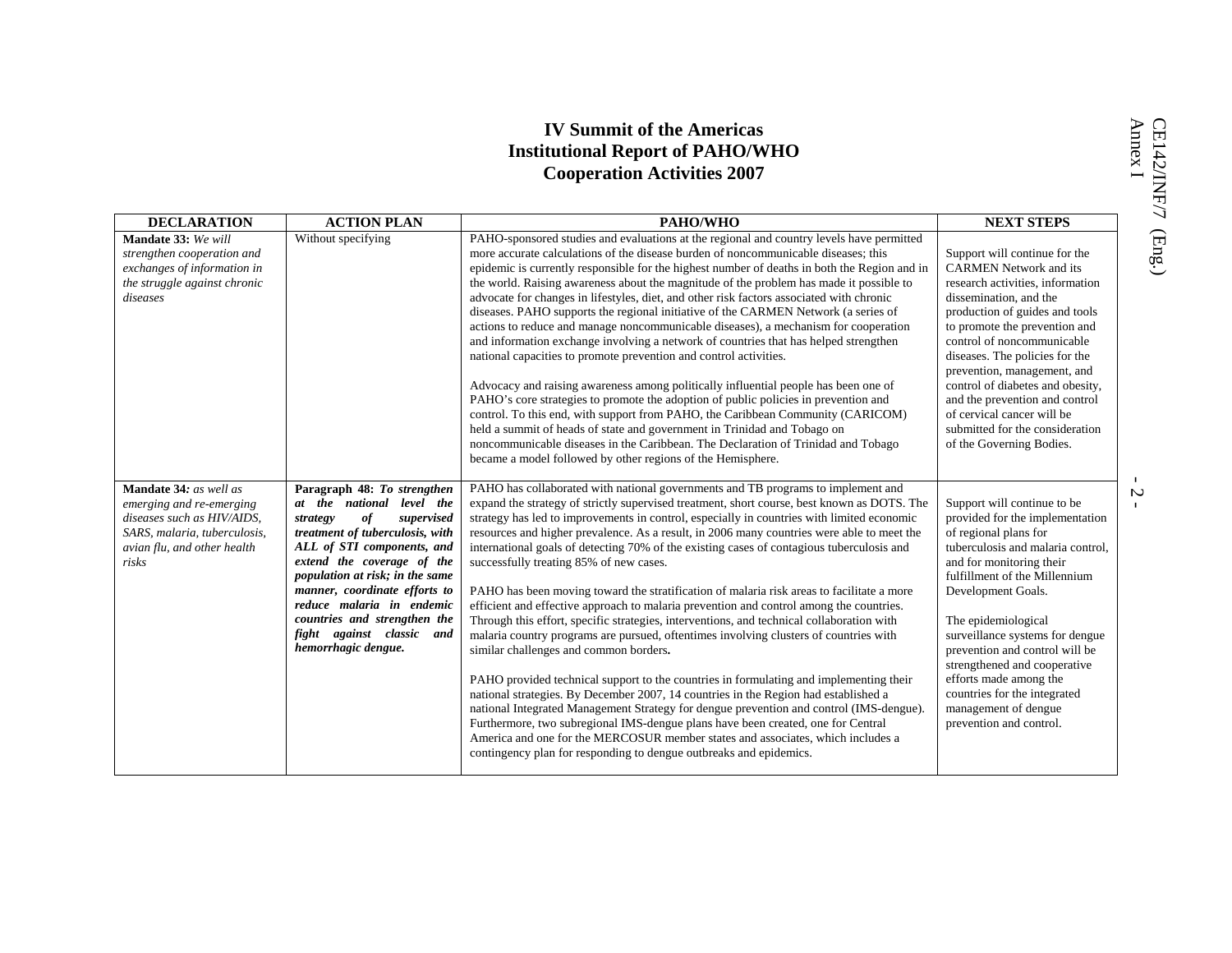| <b>DECLARATION</b>             | <b>ACTION PLAN</b>                           | PAHO/WHO                                                                                     | <b>NEXT STEPS</b>                  |
|--------------------------------|----------------------------------------------|----------------------------------------------------------------------------------------------|------------------------------------|
| <b>Mandate 34:</b>             | Paragraph 46: To implement-                  | PAHO is part of the Interinstitutional Coordinating Committee for HIV/AIDS, which has        | Epidemiological surveillance       |
| We commit to fighting the      | with the support of Pan                      | permitted the harmonization and synergy of technical and financial cooperation to improve    | efforts will continue, as will the |
| stigma, misinformation, and    | American Health Organization                 | support for country efforts to combat the epidemic and to invite other partners and          | promotion of universal access to   |
| discrimination against people  | (PAHO)-the "Three Ones                       | stakeholders to join the efforts. Within this framework, a joint work plan has been prepared | services for the prevention of     |
| living with HIV/AIDS in the    | <b>HIV/AIDS</b><br><b>Initiative:</b><br>one | for the 2007-2008 period, in which each agency establishes its commitments and               | mother-to-child transmission and   |
| workplace and favor their full | framework,<br>action<br>one                  | responsibilities for the Region.                                                             | for the most vulnerable groups,    |
| access to employment with      | AIDS coordinating<br>national                |                                                                                              | as well as antiretroviral          |
| dignity.                       | authority, and one country-                  | In response to the clear feminization of the epidemic in the Region – seen in the higher     | treatment for people living with   |
|                                | surveillance<br>level<br>and                 | proportion of HIV-infected girls, teenage girls, and adult women vis-à-vis their male        | HIV. Work will continue on the     |
|                                | evaluation system" developing                | counterparts – PAHO has intensified its technical cooperation to reach these groups in       | themes of women and AIDS,          |
|                                | primary<br>prevention<br>оf                  | schools, communities, and the workplace. Studies in several countries have shown that        | stigma and discrimination.         |
|                                | HIV/AIDS and strengthening                   | women, teenage girls, and girls who are victims of abuse and violence are the most           |                                    |
|                                | health services for young                    | vulnerable to HIV infection; thus, activities are under way to include HIV testing and       | In order to halt the epidemic and  |
|                                | people and other vulnerable                  | counseling in health-care services for victims.                                              | improve the response in the        |
|                                | groups, with special attention               |                                                                                              | Region, the advances toward        |
|                                | to the problem of stigma and                 | Priority was given to capacity building for utilization of a Human Rights approach to HIV.   | meeting the Millennium             |
|                                | discrimination in the labor                  | Four countries (Jamaica, Suriname, Belize, and Guatemala) received PAHO support to           | Development Goals will be          |
|                                | taking<br>environment,<br>into               | conduct national training workshops on human rights and HIV with the participation of        | analyzed.                          |
|                                | account the ILO Code of                      | civil society and MOH as well as other actors and institutions. As a result, the Belize      |                                    |
|                                | Conduct on HIV/AIDS in the                   | government asked PAHO to review the emphasis on Rights in HIV comprehensive care             |                                    |
|                                | workplace // . To promote                    | draft legislation. Studies on Human Rights and HIV were completed in five Central            |                                    |
|                                | efforts to provide integral                  | American countries in collaboration with persons living with HIV, and one country            |                                    |
|                                | prevention, treatment, and care              | (Mexico), with PAHO's support, developed its first anti-homophobia campaign. The             |                                    |
|                                | to HIV/AIDS carriers with the                | Andean Region, also with support from PAHO, conducted a situation analysis of stigma         |                                    |
|                                | aim of providing as close as                 | and discrimination, and as a result, developed a sub-regional plan for reducing stigma and   |                                    |
|                                | possible universal access to                 | discrimination in 2007-2010.                                                                 |                                    |
|                                | treatment for all those who                  |                                                                                              |                                    |
|                                | need it as soon as possible.                 | The Mexican government is receiving technical and organizational support in preparation      |                                    |
|                                |                                              | for the Interministerial Meeting of Health and Education Ministers to look at the trends of  |                                    |
|                                |                                              | the epidemic in the hemisphere, the situation of youth, and determine how to improve the     |                                    |
|                                |                                              | coordinated response of both sectors to the epidemic. Also there is support from the         |                                    |
|                                |                                              | Coalition of First Ladies and Women Leaders on Women and HIV, which has mapped out           |                                    |
|                                |                                              | an action policy to address the feminization of the epidemic.                                |                                    |
|                                |                                              |                                                                                              |                                    |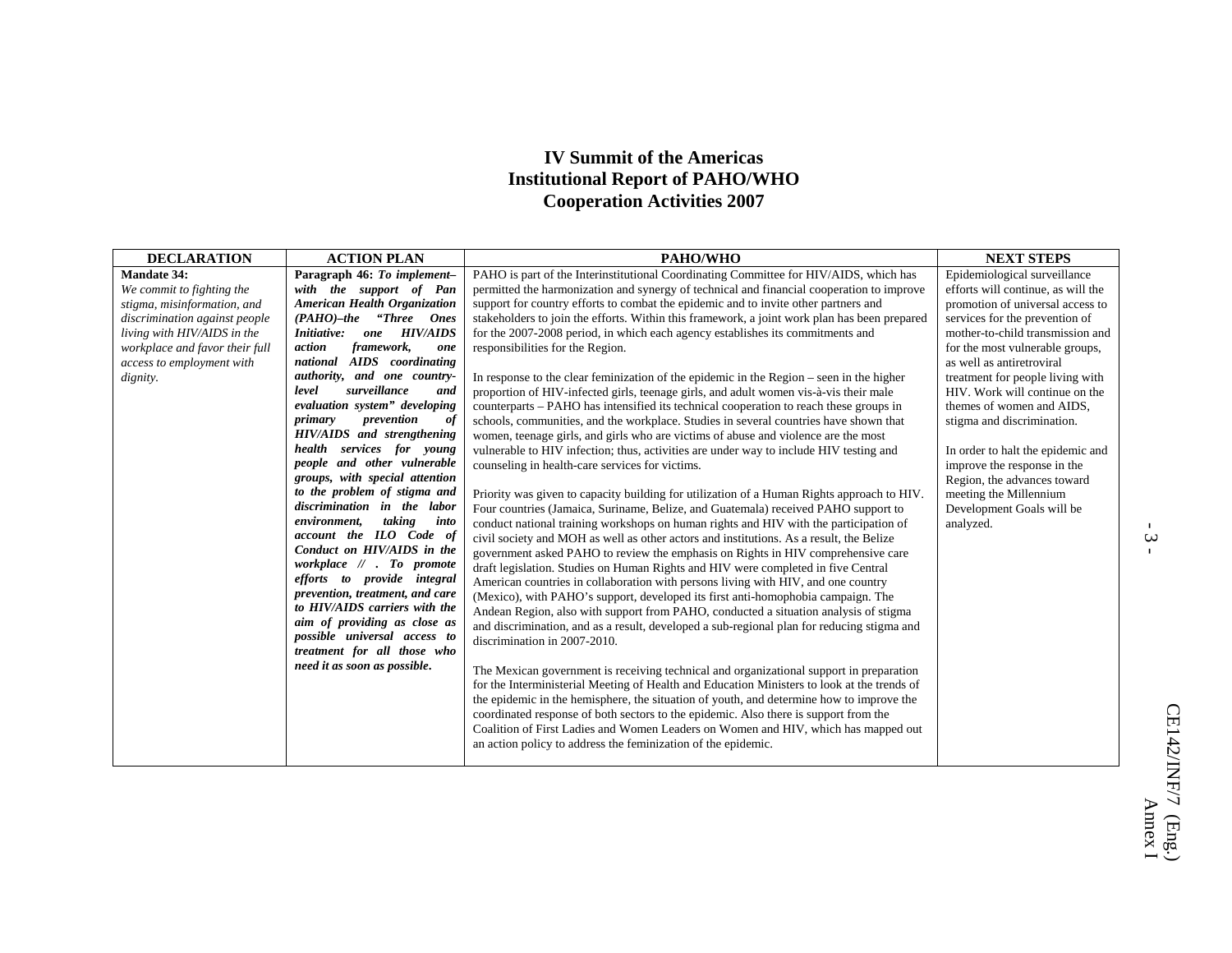| <b>DECLARATION</b>                                                                                                                                                                                                                                                                                                                                                                                                                                   | <b>ACTION PLAN</b>                                                                                                                                                                                                                                                                                                                                                                                                                                                                             | PAHO/WHO                                                                                                                                                                                                                                                                                                                                                                                                                                                                                                                                                                                                                                                                                                                                                                                                                                                                                                                                                                                                                                                                                                                                                                                                                                                                                                                                                                                                                                                | <b>NEXT STEPS</b> |
|------------------------------------------------------------------------------------------------------------------------------------------------------------------------------------------------------------------------------------------------------------------------------------------------------------------------------------------------------------------------------------------------------------------------------------------------------|------------------------------------------------------------------------------------------------------------------------------------------------------------------------------------------------------------------------------------------------------------------------------------------------------------------------------------------------------------------------------------------------------------------------------------------------------------------------------------------------|---------------------------------------------------------------------------------------------------------------------------------------------------------------------------------------------------------------------------------------------------------------------------------------------------------------------------------------------------------------------------------------------------------------------------------------------------------------------------------------------------------------------------------------------------------------------------------------------------------------------------------------------------------------------------------------------------------------------------------------------------------------------------------------------------------------------------------------------------------------------------------------------------------------------------------------------------------------------------------------------------------------------------------------------------------------------------------------------------------------------------------------------------------------------------------------------------------------------------------------------------------------------------------------------------------------------------------------------------------------------------------------------------------------------------------------------------------|-------------------|
| <b>Mandate 34:</b><br>develop<br>We<br>propose<br>to<br>strategies<br>crosscutting<br>and<br>mechanisms,<br>cooperation<br>principally<br>within<br>the<br>framework of the World Health<br>Organization (WHO) and the<br>American<br>Health<br>Pan<br>$(PAHO)$ ,<br>Organization<br>to<br>combat<br>these<br>diseases.<br>including the strengthening and<br>adequate financing of the<br>Global Fund to Combat AIDS,<br>Tuberculosis, and Malaria. | Paragraph 54: We recognize<br>the positive results of the<br>Global Fund for HIV/AIDS,<br>tuberculosis, and malaria<br>(GFATM) and we reaffirm<br>our support to their activities<br>and goals. We recommend the<br>continued<br>important<br>participation of civil society in<br>the fulfillment of these goals,<br>and we urge the Global Fund<br><b>Board</b> to evaluate<br>the<br>eligibility criteria with the<br>intent of addressing middle<br>income countries in the<br>hemisphere. | At the November 2007 meeting of the Global Fund, the eligibility criteria were modified,<br>making it possible for the Hemisphere's middle- and upper-middle income countries to<br>apply and submit proposals to the Fund, thus fulfilling the mandate.<br>At the Eighth Round of the Global Fund for Latin American and Caribbean countries, there<br>was significant participation by organized civil society and especially people living with<br>HIV.                                                                                                                                                                                                                                                                                                                                                                                                                                                                                                                                                                                                                                                                                                                                                                                                                                                                                                                                                                                              |                   |
| <b>Mandate 34:</b><br>as well as the development of<br>national preparedness plans<br>to fight potential pandemics,<br>such as avian flu.                                                                                                                                                                                                                                                                                                            | Paragraph 47: To initiate<br><i>immediately, with the support</i><br>of PAHO, and finalize by June<br>2006, national plans on the<br>preparation of influenza and<br>avian flu pandemics in<br>countries that do not have<br>plans. In countries that<br>have plans; these<br>already<br>should<br>be<br>implemented<br>immediately according to the<br>January 2005 decision of the<br>Executive Committee of the<br>World Health Organization<br>$(WHO)$ .                                   | In 2006-07, PAHO's technical cooperation in preparations for an influenza pandemic were<br>geared to helping the Member States to prepare, evaluate, and execute National Influenza<br>Pandemic Preparedness Plans (NIPPP); strengthen core surveillance skills at the community<br>level and establish early warning systems for public health emergencies; create and train<br>rapid response teams; and provide technical assistance for the introduction of seasonal<br>influenza vaccines.<br>Technical cooperation has also sought to strengthen the countries' early warning systems,<br>boosting their capacity to detect potential public health threats by expanding surveillance<br>goals and strengthening the existing viral surveillance network. To this end, the new<br>Generic Protocol for Influenza Surveillance (GPIS) was prepared in collaboration with the<br>U.S. Centers for Disease Control and Prevention (CDC). The protocol seeks to harmonize<br>influenza surveillance throughout the Region to ensure that any isolated case of influenza<br>caused by a new viral substrain will be reported immediately to the World Health<br>Organization (WHO), as stipulated by IHR-2005. Introduction of GPIS is under way in<br>every country in Latin America and the Caribbean. A core component in GPIS application,<br>with CDC support, has been the improvement of laboratory capacity in the countries of the<br>Region. |                   |

 $-4 -$